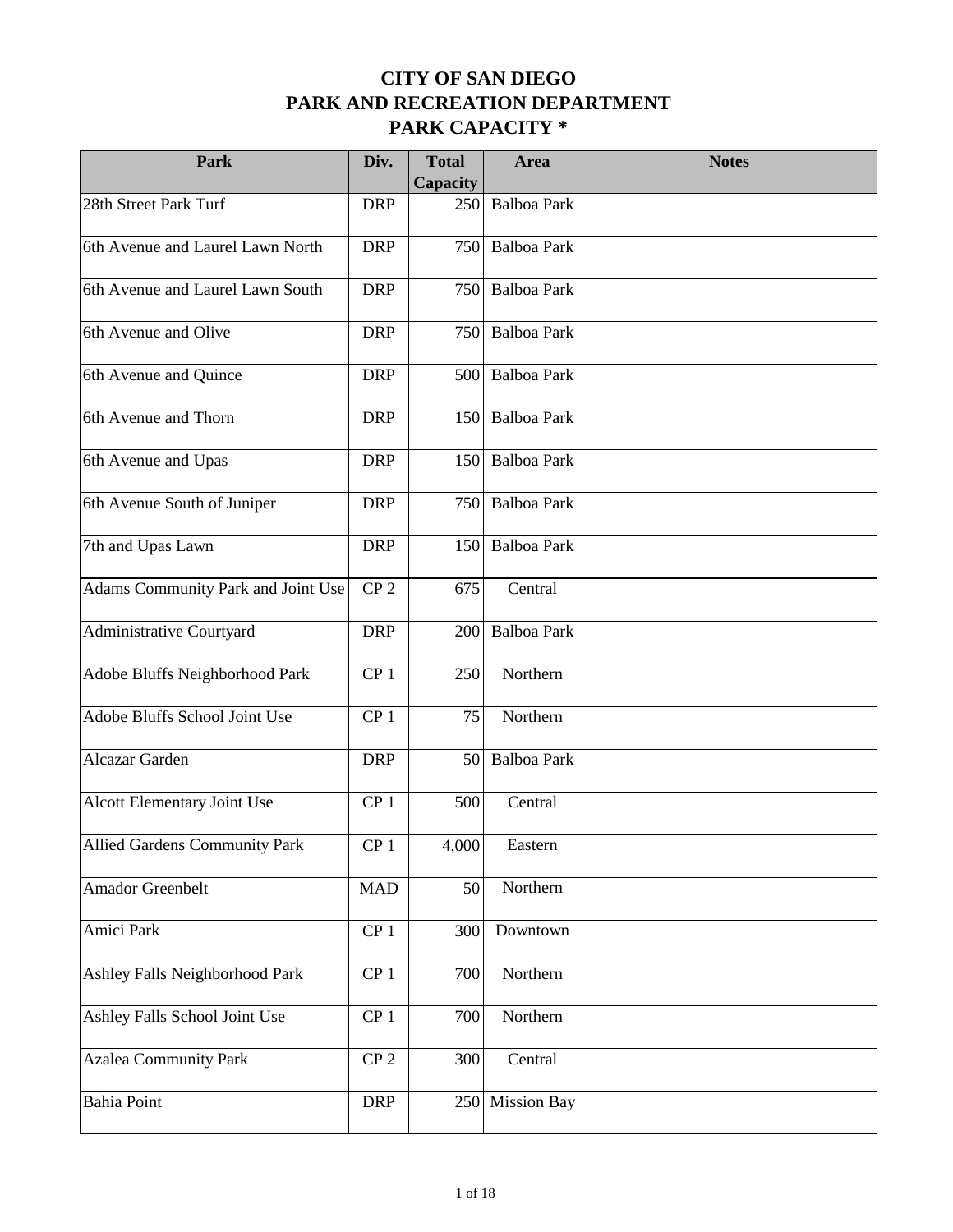| Park                                          | Div.            | <b>Total</b><br>Capacity | Area               | <b>Notes</b>                                                                                                                              |
|-----------------------------------------------|-----------------|--------------------------|--------------------|-------------------------------------------------------------------------------------------------------------------------------------------|
| <b>Bay Terrace Community Park</b>             | CP <sub>2</sub> | 1,500                    | Southeastern       |                                                                                                                                           |
| <b>Bayside Walk</b>                           | <b>DRP</b>      | 50                       | <b>Mission Bay</b> |                                                                                                                                           |
| Bayview Terrace Elementary Joint Use          | CP <sub>1</sub> | 400                      | <b>Mission Bay</b> |                                                                                                                                           |
| Beach Area - Wavehouse                        | <b>DRP</b>      | 200                      | Shoreline          |                                                                                                                                           |
| Berry Neighborhood Park                       | CP <sub>2</sub> | 250                      | Southern           |                                                                                                                                           |
| <b>Bill Cleator Community Park</b>            | CP <sub>1</sub> | 1,500                    | Coastal            |                                                                                                                                           |
| <b>Bird Park</b>                              | <b>DRP</b>      | 250                      | <b>Balboa Park</b> |                                                                                                                                           |
| Bird Rock Elementary Joint Use/Park           | CP <sub>1</sub> | 400                      | Coastal            |                                                                                                                                           |
| <b>Birney Elementary Joint Use</b>            | CP <sub>2</sub> | 250                      | Central            |                                                                                                                                           |
| <b>Black Mountain Open Space Park</b>         | <b>OS</b>       | 50                       | Northern           | Only 1 event per month permitted.<br>Includes Black Mountain, Crest Canyon,<br>Gonzalez, San Pasqual and Mt. Woodson<br>open space areas. |
| <b>Black Mountain Ranch Community</b><br>Park | CP <sub>1</sub> | 800                      | Northern           |                                                                                                                                           |
| <b>Bonita</b> Cove                            | <b>DRP</b>      | 700                      | <b>Mission Bay</b> |                                                                                                                                           |
| Boone Neighborhood Park                       | CP <sub>2</sub> | 250                      | Southeastern       |                                                                                                                                           |
| <b>Botanical Lawn East</b>                    | <b>DRP</b>      | 100                      | <b>Balboa Park</b> |                                                                                                                                           |
| <b>Botanical Lawn West</b>                    | <b>DRP</b>      |                          | 100 Balboa Park    |                                                                                                                                           |
| <b>Breen Park</b>                             | CP <sub>1</sub> | 500                      | Northern           |                                                                                                                                           |
| <b>Butterfly Gardens Mini Park</b>            | CP <sub>1</sub> | 50                       | Northern           | Permitted by non-City organization per<br>agreement.                                                                                      |
| Cabrillo Elementary Joint Use                 | CP <sub>1</sub> | 500                      | Central            |                                                                                                                                           |
| Cabrillo Heights Park                         | CP <sub>1</sub> | 1,500                    | Central            |                                                                                                                                           |
| Cabrillo Park North Mini Park                 | CP <sub>1</sub> | 75                       | Central            |                                                                                                                                           |
| Cabrillo South Mini Park                      | CP <sub>1</sub> | 50                       | Central            |                                                                                                                                           |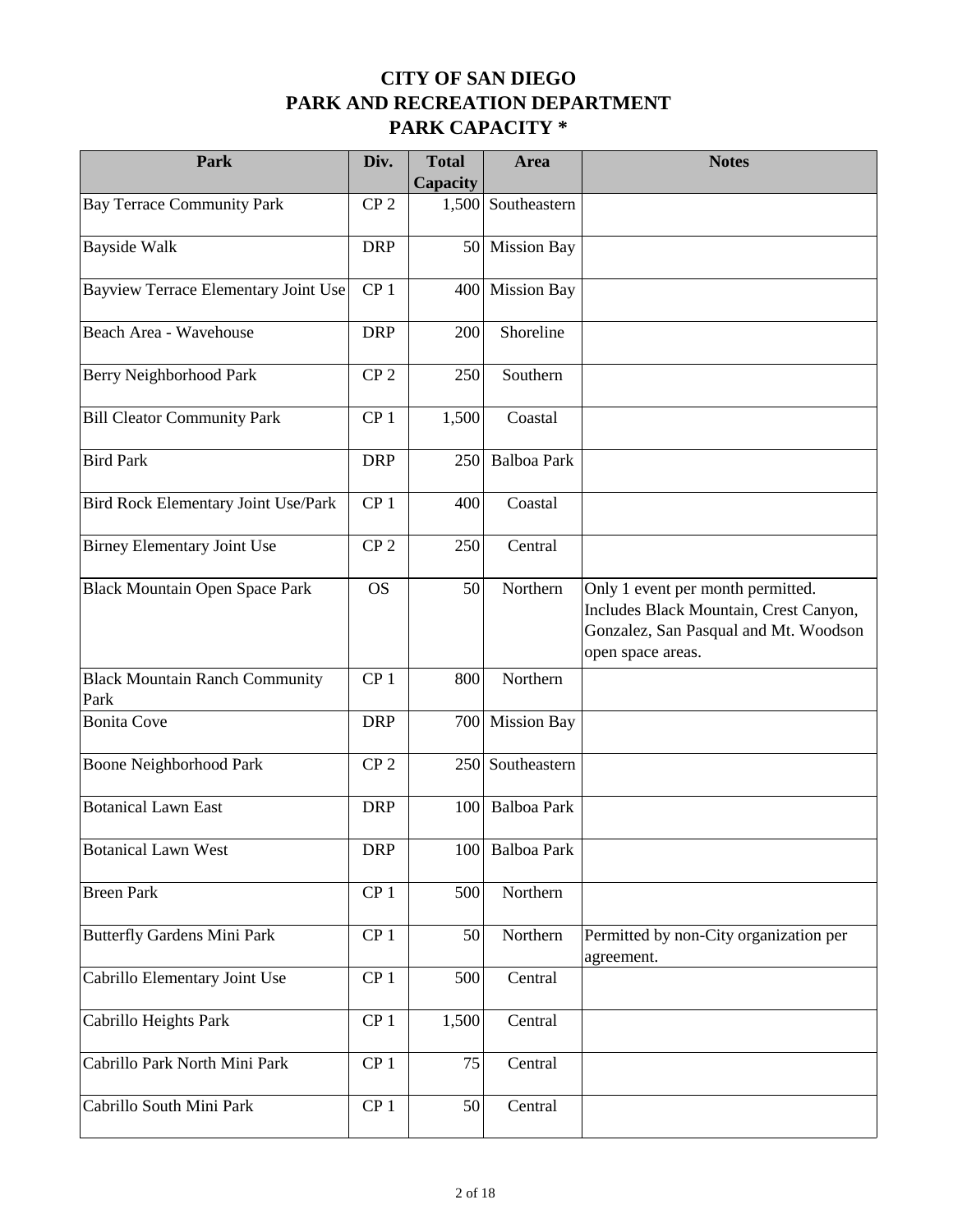| Park                                               | Div.            | <b>Total</b><br>Capacity | Area               | <b>Notes</b> |
|----------------------------------------------------|-----------------|--------------------------|--------------------|--------------|
| Cadman Community Park                              | CP <sub>1</sub> | 200                      | Central            |              |
| Cadman Elementary Joint Use                        | CP <sub>1</sub> | 600                      | Central            |              |
| Calumet                                            | <b>DRP</b>      | 80                       | Shoreline          |              |
| Camino Ruiz Neighborhood Park                      | CP <sub>1</sub> | 550                      | Northern           |              |
| Canyon View Park                                   | CP <sub>1</sub> | 50                       | Northern           |              |
| Canyonside Community Park                          | CP <sub>1</sub> | 1,200                    | Northern           |              |
| Carmel Creek Neighborhood Park                     | CP <sub>1</sub> | 700                      | Northern           |              |
| Carmel Creek School Joint use                      | CP <sub>1</sub> | 450                      | Northern           |              |
| Carmel Del Mar Neighborhood Park                   | CP <sub>1</sub> | 100                      | Northern           |              |
| Carmel Del Mar School Joint Use                    | CP <sub>1</sub> | 600                      | Northern           |              |
| Carmel Grove Park                                  | CP <sub>1</sub> | 50                       | Northern           |              |
| Carmel Knolls Park                                 | CP <sub>1</sub> | 50                       | Northern           |              |
| <b>Carmel Mission Park</b>                         | CP <sub>1</sub> | 50                       | Northern           |              |
| Carmel Mountain Ranch/Sabre<br><b>Springs Park</b> | CP <sub>1</sub> | 500                      | Northern           |              |
| Carmel Valley Community Park                       | CP <sub>1</sub> | 1,200                    | Northern           |              |
| Carmel View Mini Park                              | CP <sub>1</sub> | 50                       | Northern           |              |
| Carson Elementary Joint Use                        | CP <sub>1</sub> | 200                      | Central            |              |
| Catamaran Hotel Beach Area                         | <b>DRP</b>      | 100                      | <b>Mission Bay</b> |              |
| Central Ave Mini Park/Skate Plaza                  | CP <sub>2</sub> | 100                      | Central            |              |
| Centrum Park                                       | CP <sub>1</sub> | 200                      | Central            |              |
| Challenger Joint Use                               | CP <sub>1</sub> | 500                      | Northern           |              |
| Charles Lewis III Memorial Park                    | CP <sub>2</sub> | 50                       | Central            |              |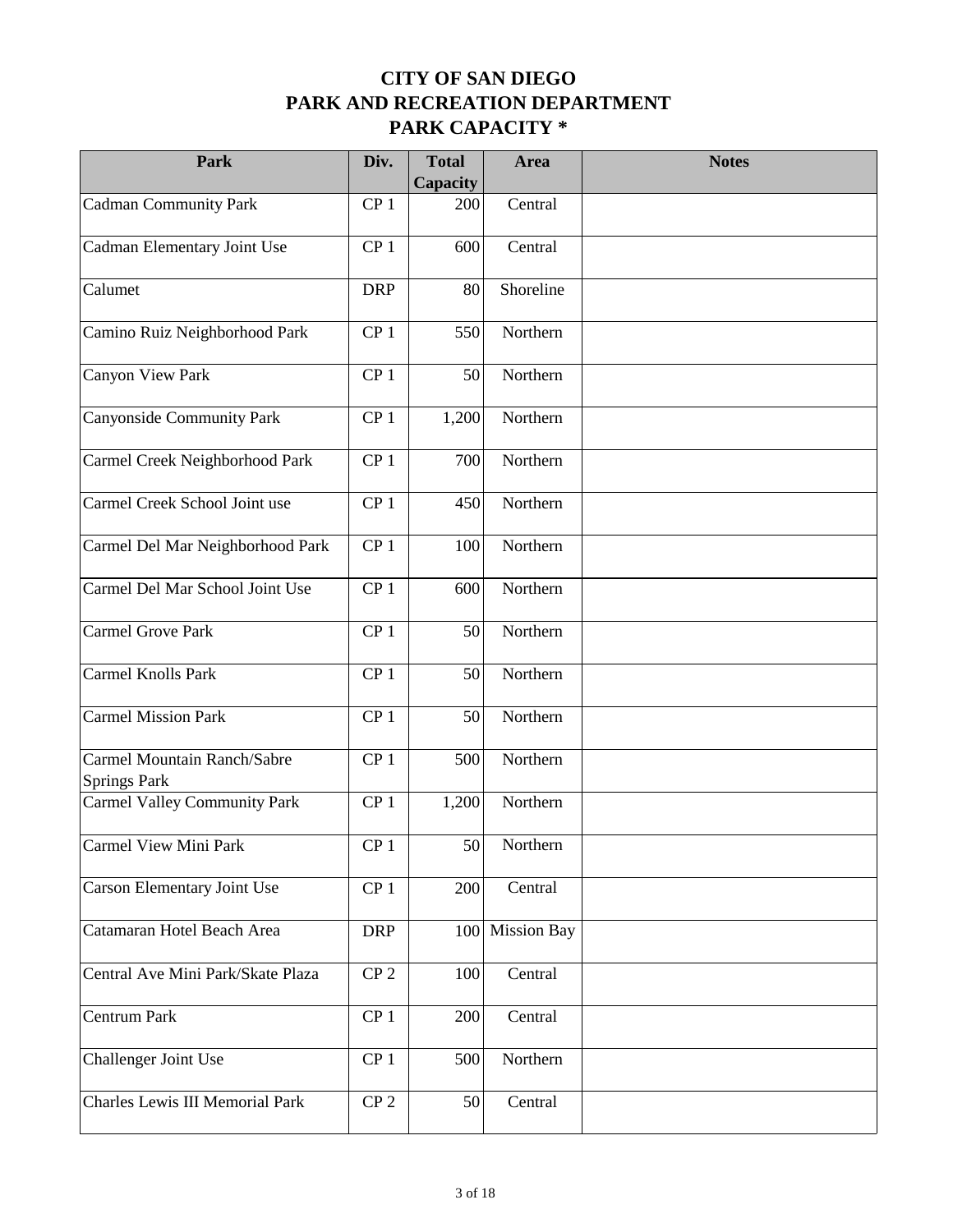| Park                                        | Div.            | <b>Total</b><br>Capacity | Area               | <b>Notes</b> |
|---------------------------------------------|-----------------|--------------------------|--------------------|--------------|
| Chavez Elementary School Joint Use          | CP <sub>2</sub> | 300                      | Southeastern       |              |
| Cherokee Point Elementary Joint Use         | CP <sub>2</sub> | 250                      | Central            |              |
| Cherokee Point Neighborhood Park            | CP <sub>2</sub> | 150                      | Central            |              |
| Chicano Neighborhood Park                   | CP <sub>2</sub> | 600                      | Southeastern       |              |
| Children's Museum Park                      | CP <sub>1</sub> | 125                      | Downtown           |              |
| Chollas Lake                                | CP <sub>2</sub> | 1,500                    | Eastern            |              |
| Chollas/Mead Elementary School<br>Joint Use | CP <sub>2</sub> | 425                      | Eastern            |              |
| <b>City Heights</b>                         | CP <sub>2</sub> | 400                      | Central            |              |
| City Heights Mini Park                      | CP <sub>2</sub> | 50                       | Central            |              |
| City Heights Square Mini Park               | CP <sub>2</sub> | 50                       | Central            |              |
| Clay Elementary Joint Use                   | CP <sub>2</sub> | 250                      | Eastern            |              |
| Clay Neighborhood Park                      | CP <sub>2</sub> | 1,000                    | Eastern            |              |
| Cliffridge Park/Athletic Area               | CP <sub>1</sub> | 600                      | Coastal            |              |
| Colina del Sol Community Park               | CP <sub>2</sub> | 2,000                    | Eastern            |              |
| Collier Neighborhood Park                   | CP <sub>1</sub> | 150                      | Coastal            |              |
| Coral Gate Neighborhood Park                | CP <sub>2</sub> | 200                      | Southern           |              |
| Corte Playa San Juan Pocket Park            | <b>MAD</b>      | 50                       | Eastern            |              |
| Crown Point                                 | <b>DRP</b>      | 950                      | <b>Mission Bay</b> |              |
| Crown Point Elementary Joint Use            | CP <sub>1</sub> | 400                      | <b>Mission Bay</b> |              |
| Crystal Pier                                | <b>DRP</b>      | 250                      | Shoreline          |              |
| Crystal Pier Beach                          | <b>DRP</b>      | 250                      | Shoreline          |              |
| <b>Cultural Turf East</b>                   | <b>DRP</b>      | 500                      | Balboa Park        |              |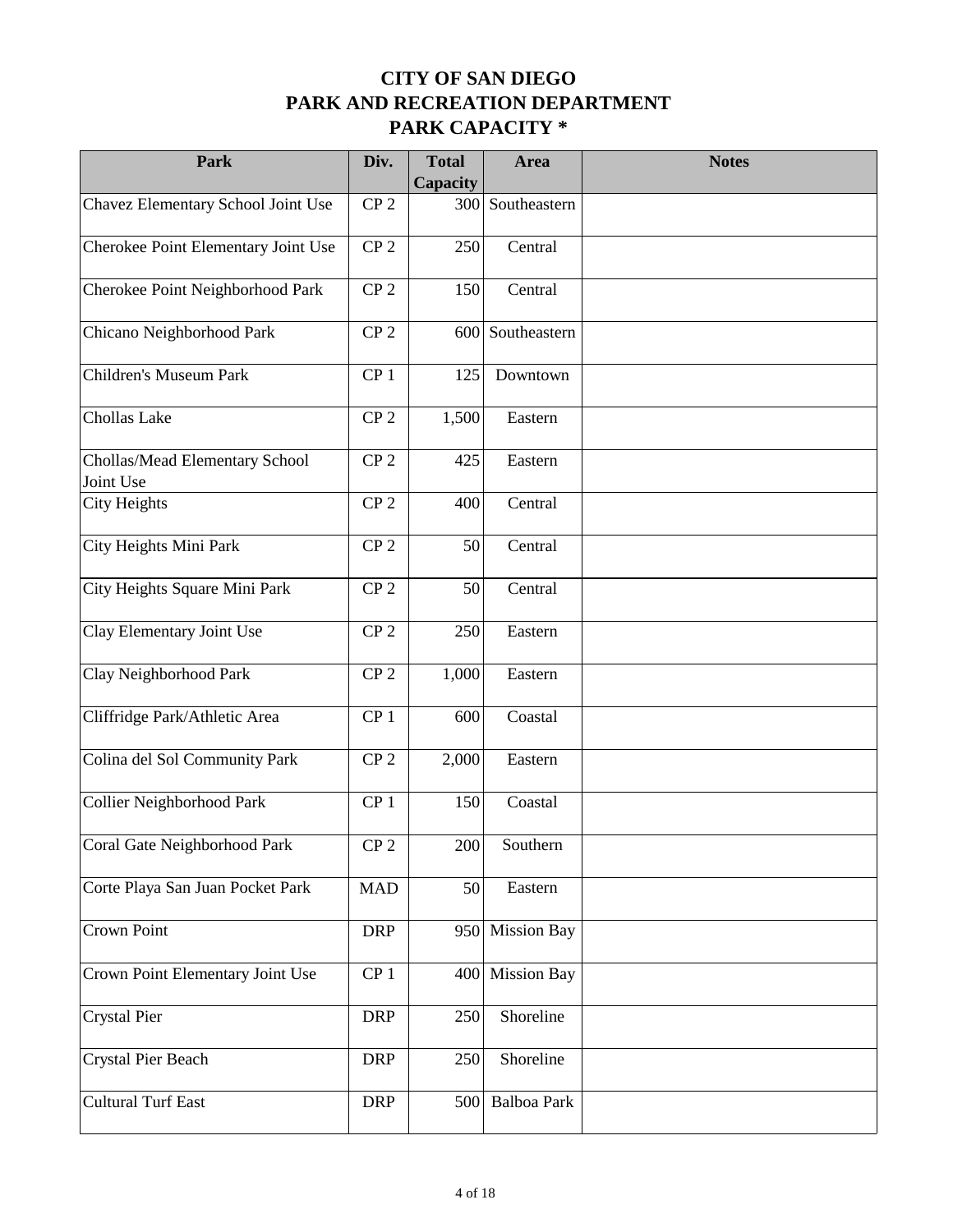| Park                                                | Div.            | <b>Total</b><br>Capacity | Area               | <b>Notes</b>                                                      |
|-----------------------------------------------------|-----------------|--------------------------|--------------------|-------------------------------------------------------------------|
| Cypress Canyon Neighborhood Park                    | CP <sub>1</sub> | 500                      | Northern           |                                                                   |
| Cypress Grove Picnic Area                           | <b>DRP</b>      | 300                      | <b>Balboa Park</b> |                                                                   |
| Cypress Valley Mini Park                            | CP <sub>1</sub> | 50                       | Northern           |                                                                   |
| Dailard Elementary Joint Use                        | CP <sub>1</sub> | 200                      | Eastern            |                                                                   |
| Dailard Neighborhood Park                           | CP <sub>1</sub> | 300                      | Eastern            |                                                                   |
| Dana Inn Beach/Lawn                                 | <b>DRP</b>      | 50                       | <b>Mission Bay</b> |                                                                   |
| Dana Junior High Joint Use                          | CP <sub>1</sub> | 500                      | Coastal            | The large field is not longer part of the<br>joint use agreement. |
| De Anza Cove                                        | <b>DRP</b>      | 750                      | <b>Mission Bay</b> |                                                                   |
| De Portola Middle School Joint Use                  | CP <sub>1</sub> | 1,500                    | Eastern            |                                                                   |
| Del Mar Trails Park                                 | CP <sub>1</sub> | 50                       | Northern           |                                                                   |
| Dennis V. Allen Neighborhood Park                   | CP <sub>2</sub> | 350                      | Central            |                                                                   |
| Desert Garden                                       | <b>DRP</b>      | 50                       | Balboa Park        |                                                                   |
| Dingeman School Joint Use                           | CP <sub>1</sub> | 300                      | Northern           |                                                                   |
| Dog Beach                                           | <b>DRP</b>      | 200                      | Shoreline          |                                                                   |
| Dolores Magdaleno Memorial<br><b>Community Park</b> | CP <sub>2</sub> |                          | 700 Southeastern   |                                                                   |
| Dorothy Petway Neighborhood Park                    | CP <sub>2</sub> |                          | 225 Southeastern   |                                                                   |
| Doyle Community Park                                | CP <sub>1</sub> | 1,150                    | Central            |                                                                   |
| Doyle School Joint Use                              | CP <sub>1</sub> | 500                      | Central            |                                                                   |
| Dry Creek Park                                      | CP <sub>1</sub> | 50                       | Northern           |                                                                   |
| Dusty Rhodes Neighborhood Park                      | CP <sub>1</sub> | 1,700                    | Coastal            |                                                                   |
| East Clairemont Athletic Area                       | CP <sub>1</sub> | 650                      | Central            |                                                                   |
| Edison Elementary Joint Use                         | CP <sub>2</sub> | 125                      | Central            |                                                                   |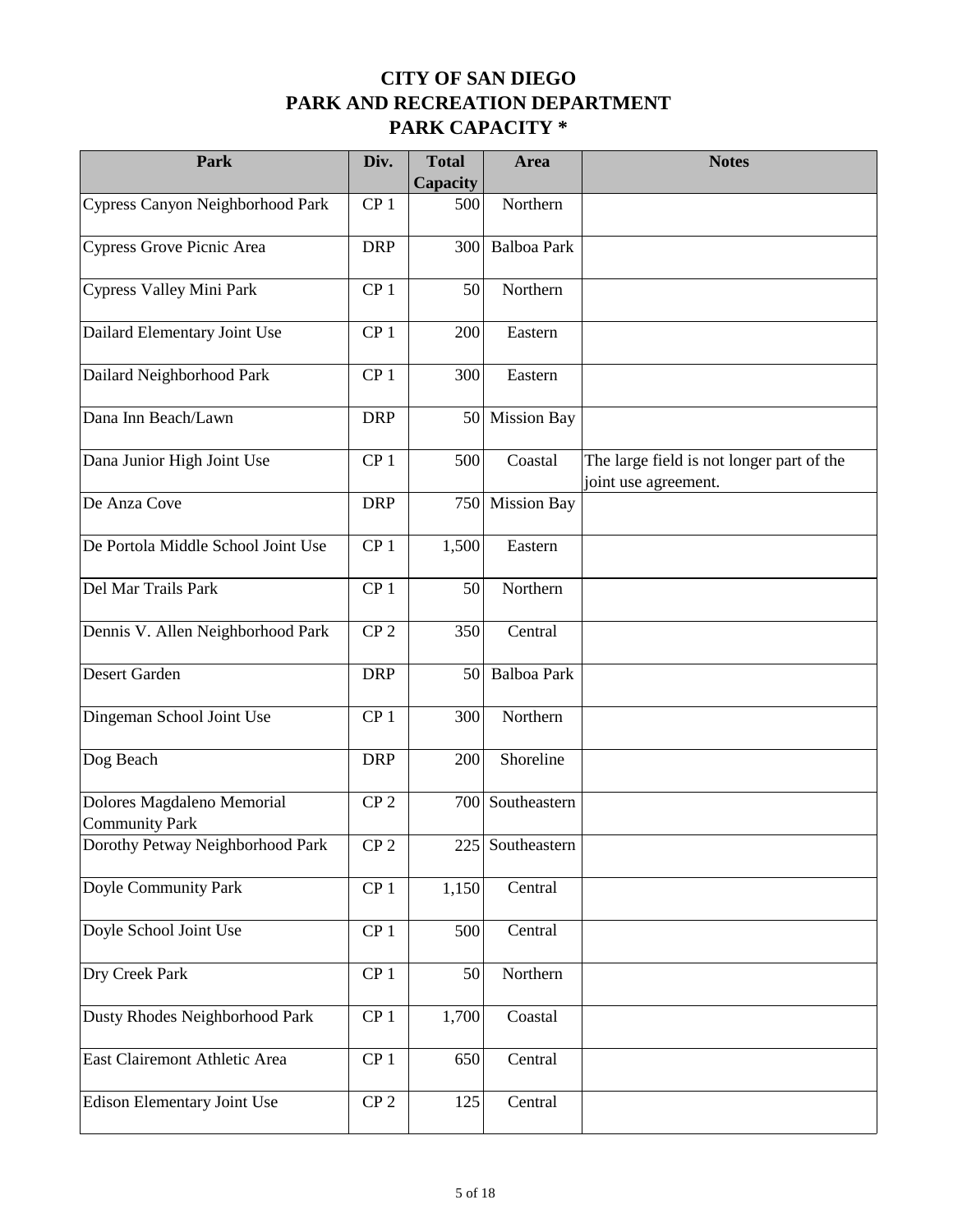| Park                                          | Div.            | <b>Total</b><br>Capacity | Area               | <b>Notes</b>                                                                                                   |
|-----------------------------------------------|-----------------|--------------------------|--------------------|----------------------------------------------------------------------------------------------------------------|
| <b>Edward Tyler Cramer Park</b>               | CP <sub>1</sub> | 200                      | Central            |                                                                                                                |
| Ellen Browning Elementary School<br>Joint Use | CP <sub>1</sub> | 300                      | Northern           |                                                                                                                |
| <b>Ellen Browning Scripps</b>                 | <b>DRP</b>      | 80                       | Shoreline          |                                                                                                                |
| Emerald Hills Neighborhood Park               | CP <sub>2</sub> | 200                      | Eastern            |                                                                                                                |
| <b>Encanto Community Park</b>                 | CP <sub>2</sub> | 350                      | Eastern            |                                                                                                                |
| <b>Enchanted Cove</b>                         | <b>DRP</b>      | 100                      | <b>Mission Bay</b> |                                                                                                                |
| Ericson School Joint Use                      | CP <sub>1</sub> | 300                      | Northern           |                                                                                                                |
| Fanuel Street Park                            | <b>DRP</b>      | 50                       | <b>Mission Bay</b> |                                                                                                                |
| Farb Middle School Joint Use                  | CP <sub>1</sub> | 1,000                    | Eastern            |                                                                                                                |
| Federal Building Lawn East                    | <b>DRP</b>      | 300                      | <b>Balboa Park</b> |                                                                                                                |
| Federal Building Lawn North                   | <b>DRP</b>      | 200                      | <b>Balboa Park</b> |                                                                                                                |
| Field Elementary Joint Use                    | CP <sub>1</sub> | 500                      | Central            |                                                                                                                |
| Fiesta Island                                 | <b>DRP</b>      | 500                      | <b>Mission Bay</b> |                                                                                                                |
| Fletcher School Joint Use (Birdland)          | CP <sub>1</sub> | 300                      | Central            |                                                                                                                |
| Florence Joyner-Griffith Joint Use            | CP <sub>2</sub> | 250                      | Central            |                                                                                                                |
| Forestview Lane Mini Park                     | $\mbox{MAD}$    | 50                       | Northern           |                                                                                                                |
| Forward Middle School Joint Use               | CP <sub>1</sub> | 1,000                    | Eastern            |                                                                                                                |
| Franklin Elementary Joint Use                 | CP <sub>2</sub> | 150                      | Central            |                                                                                                                |
| Garfield Elementary School Joint Use          | CP <sub>2</sub> | 150                      | Central            |                                                                                                                |
| Gas Lamp Square Park                          | CP <sub>1</sub> | 75                       | Downtown           |                                                                                                                |
| General Open Space Canyon Areas               | <b>OS</b>       | 50                       | All                | Open Space areas that are not listed<br>separately are limited to 1 event per month<br>for all areas combined. |
| Gershwin Neighborhood Park                    | CP <sub>1</sub> | 200                      | Central            |                                                                                                                |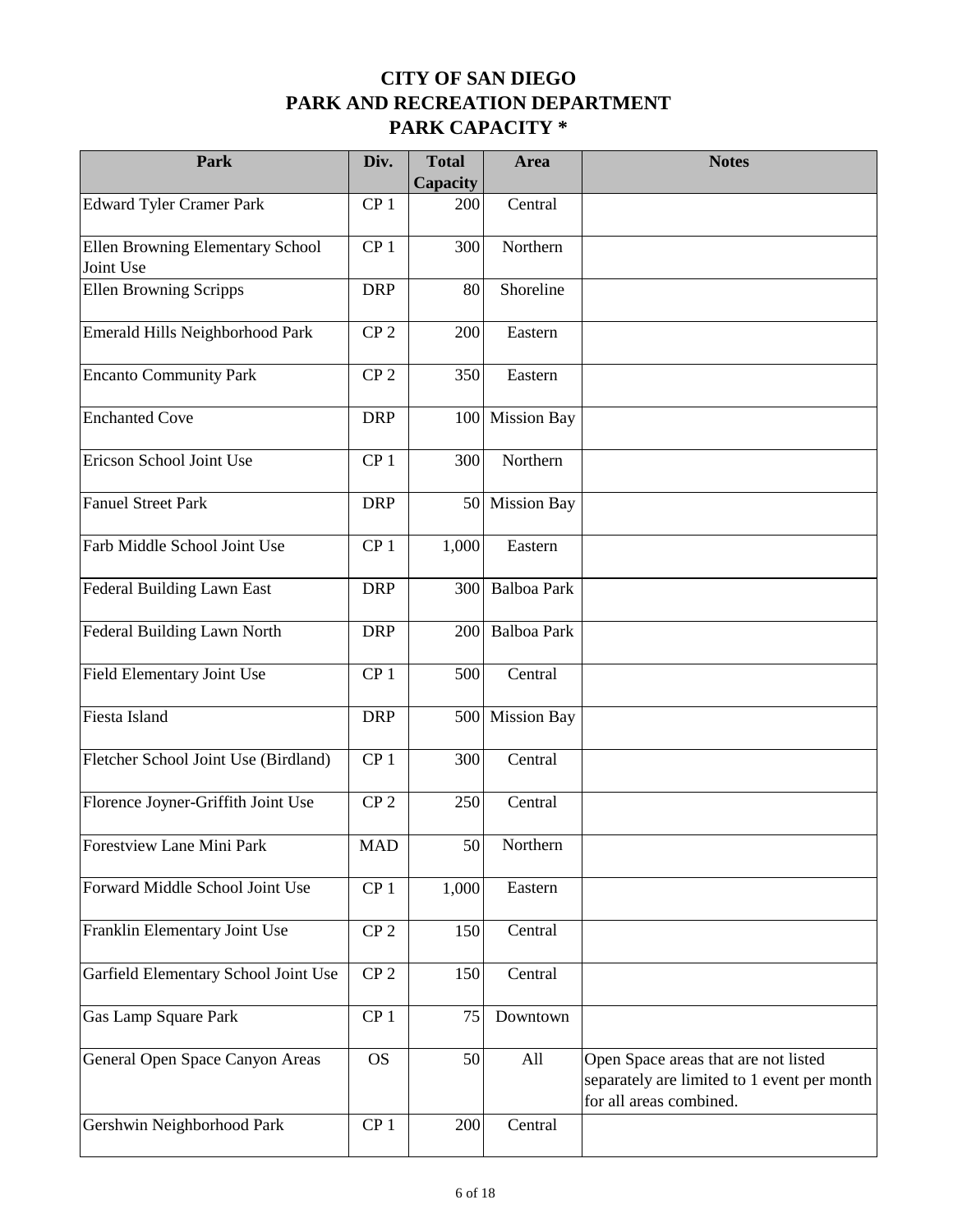| Park                                   | Div.            | <b>Total</b><br>Capacity | Area               | <b>Notes</b>                                         |
|----------------------------------------|-----------------|--------------------------|--------------------|------------------------------------------------------|
| Golden Hill Community Park             | CP <sub>2</sub> | 400                      | Central            |                                                      |
| Golden Hill Park                       | <b>DRP</b>      | 250                      | <b>Balboa Park</b> |                                                      |
| Gompers Neighborhood Park              | CP <sub>2</sub> | 250                      | Eastern            |                                                      |
| Grant Hill Neighborhood Park           | CP <sub>2</sub> | 150                      | Central            |                                                      |
| Grantville Neighborhood Park           | CP <sub>1</sub> | 200                      | Eastern            |                                                      |
| Happy Valley and 6th Avenue            | <b>DRP</b>      | 250                      | Balboa Park        |                                                      |
| Hardy Elementary Joint Use             | CP <sub>2</sub> | 250                      | Eastern            |                                                      |
| Hearst Elementary Joint Use            | CP <sub>1</sub> | 700                      | Eastern            |                                                      |
| Hickman Youth Fields                   | CP <sub>1</sub> | 1,000                    | Central            | Permitted by non-City organization per<br>agreement. |
| Hidden Anchorage                       | <b>DRP</b>      | 350                      | <b>Mission Bay</b> |                                                      |
| Highland Ranch Neighborhood Park       | CP <sub>1</sub> | 225                      | Northern           |                                                      |
| <b>Hilltop Community Park</b>          | CP <sub>1</sub> | 1,500                    | Northern           |                                                      |
| Hilton Beach Area                      | <b>DRP</b>      | 50                       | <b>Mission Bay</b> |                                                      |
| Hollywood Neighborhood Park            | CP <sub>2</sub> | 400                      | Central            |                                                      |
| Horton Plaza Park                      | CP <sub>1</sub> | $\mathbf{0}$             | Downtown           |                                                      |
| <b>Hospitality Point</b>               | <b>DRP</b>      |                          | 250 Mission Bay    |                                                      |
| <b>Hospitality Point Marathon Site</b> | <b>DRP</b>      | 200                      | <b>Mission Bay</b> |                                                      |
| Hourglass Community Park               | CP <sub>1</sub> | 3,100                    | Northern           |                                                      |
| House of Pacific Relations Lawn        | <b>DRP</b>      | 100                      | Balboa Park        |                                                      |
| Howard Lane Neighborhood Park          | CP <sub>2</sub> | 500                      | Southern           |                                                      |
| <b>Hoyt Park</b>                       | <b>MAD</b>      | 50                       | Northern           |                                                      |
| Hyatt Islandia (Quivira Point)         | <b>DRP</b>      | 250                      | <b>Mission Bay</b> |                                                      |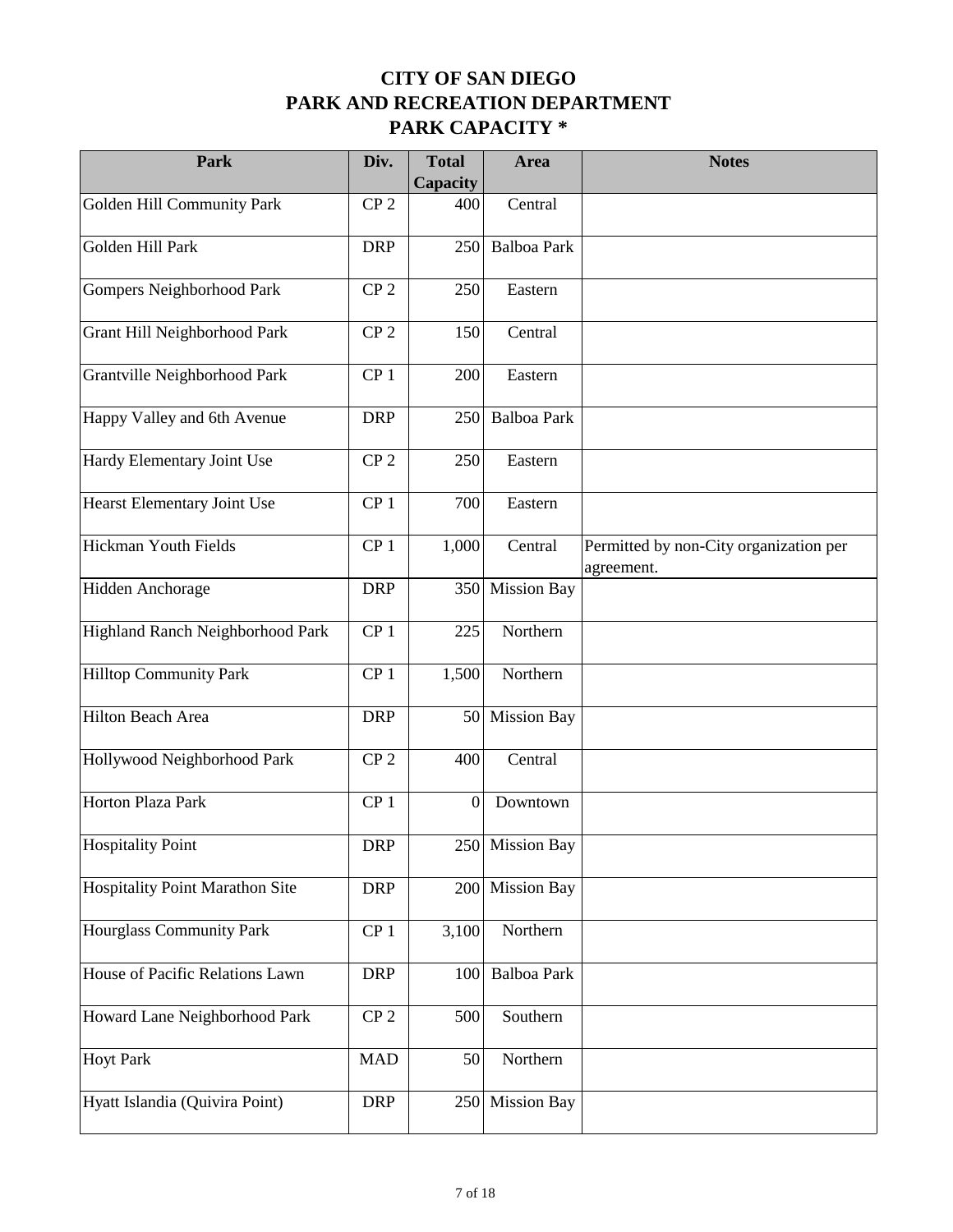| Park                                             | Div.            | <b>Total</b><br>Capacity | Area               | <b>Notes</b>             |
|--------------------------------------------------|-----------------|--------------------------|--------------------|--------------------------|
| <b>Ibarra Elementary Joint Use</b>               | CP <sub>2</sub> | 250                      | Eastern            |                          |
| <b>Inez Grant Parker Memorial Rose</b><br>Garden | <b>DRP</b>      | 50                       | Balboa Park        | Wedding ceremonies only. |
| <b>International Lawn</b>                        | <b>DRP</b>      | 250                      | <b>Balboa Park</b> |                          |
| Jefferson Elementary School Joint Use            | CP <sub>2</sub> | 150                      | Central            |                          |
| Jerabek Elementary School Joint Use              | CP <sub>1</sub> | 300                      | Northern           |                          |
| Jerabek Neighborhood Park                        | CP <sub>1</sub> | 575                      | Northern           |                          |
| Juarez School Elementary Park                    | CP <sub>1</sub> | 300                      | Central            |                          |
| Kate O. Sessions Neighborhood Park               | CP <sub>1</sub> | 850                      | Coastal            |                          |
| Kearny Mesa Community Park                       | CP <sub>1</sub> | 2,500                    | Central            |                          |
| Keiller Neighborhood Park                        | CP <sub>2</sub> | 700                      | Eastern            |                          |
| <b>Kellogg Park</b>                              | <b>DRP</b>      | 80                       | Shoreline          |                          |
| Kelly Street Neighborhood Park                   | CP <sub>1</sub> | 200                      | Central            |                          |
| Kennedy Neighborhood Park                        | CP <sub>2</sub> | 250                      | Southeastern       |                          |
| Kensington Neighborhood Park                     | CP <sub>2</sub> | 50                       | Central            |                          |
| Kimbrough Elementary School Joint<br>Use         | CP <sub>2</sub> | 250                      | Southeastern       |                          |
| Kumeyaay Elementary Joint Use                    | CP <sub>1</sub> | 700                      | Eastern            |                          |
| La Jolla Community Park                          | CP <sub>1</sub> | 200                      | Coastal            |                          |
| La Jolla Cove                                    | <b>DRP</b>      | 100                      | Shoreline          |                          |
| La Jolla Shores Beach                            | <b>DRP</b>      | 200                      | Shoreline          |                          |
| La Jolla Shores Contest                          | <b>DRP</b>      | 200                      | Shoreline          |                          |
| La Jolla Shores Hotel Beach Area                 | <b>DRP</b>      | 200                      | Shoreline          |                          |
| La Mirada Elementary Joint Use                   | CP <sub>2</sub> | 400                      | Southern           |                          |
| Lake Murray Community Park                       | CP <sub>1</sub> | 2,000                    | Eastern            |                          |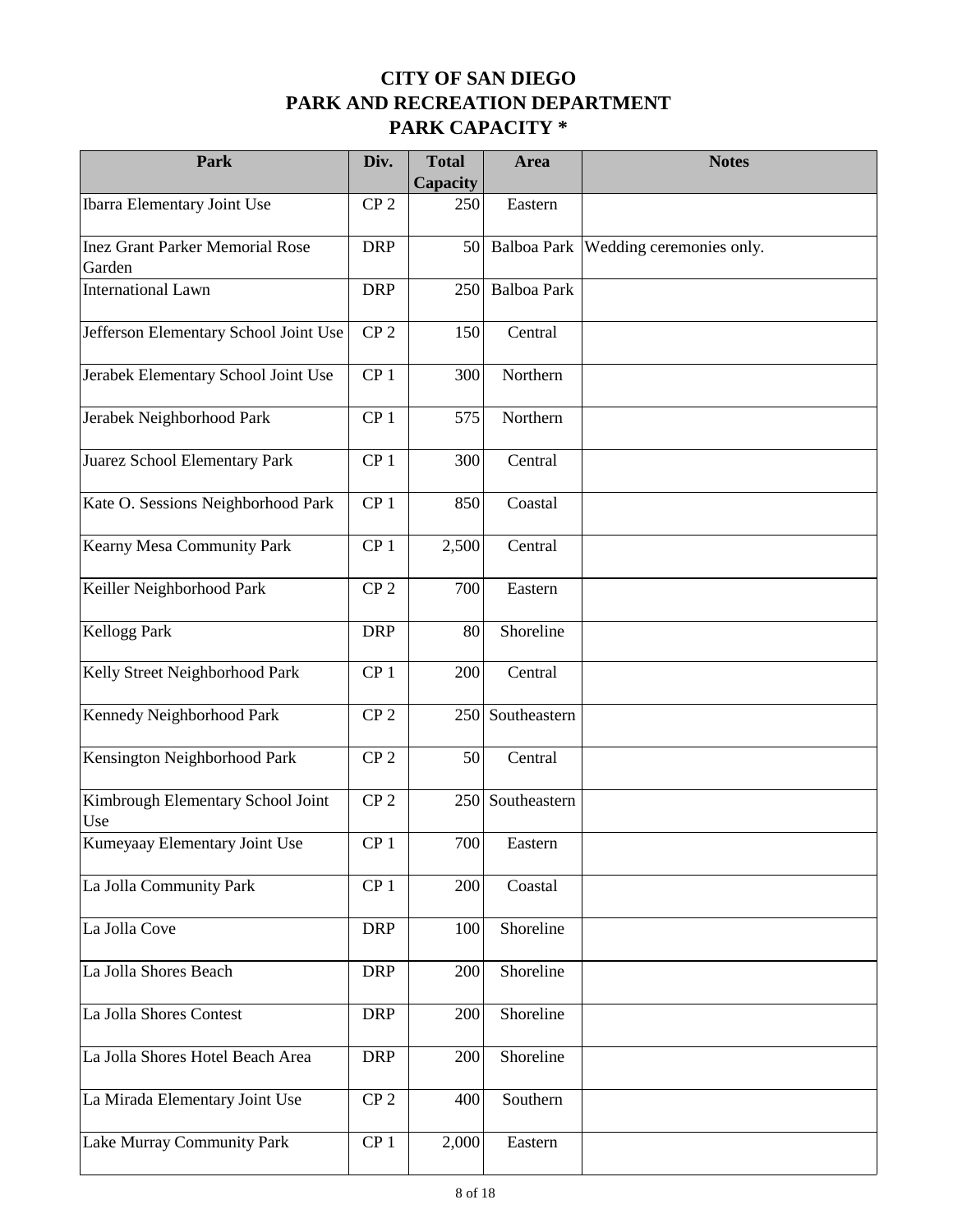| Park                                           | Div.            | <b>Total</b><br>Capacity | Area               | <b>Notes</b>                                                                                        |
|------------------------------------------------|-----------------|--------------------------|--------------------|-----------------------------------------------------------------------------------------------------|
| Lakecrest Point                                | <b>MAD</b>      | 50                       | Northern           |                                                                                                     |
| Lakeview Neighborhood Park                     | CP <sub>1</sub> | 250                      | Northern           |                                                                                                     |
| Larsen Field                                   | CP <sub>2</sub> | 1,500                    | Southern           |                                                                                                     |
| Laura Rodriguez Elementary School<br>Joint Use | CP <sub>2</sub> | 300                      | Southeastern       |                                                                                                     |
| Laureate Mini Park (Mata)                      | CP <sub>1</sub> | 150                      | Coastal            |                                                                                                     |
| Lawn Bowling Lawn                              | <b>DRP</b>      | 200                      | <b>Balboa Park</b> |                                                                                                     |
| Lewis Middle School Joint Use                  | CP <sub>1</sub> | 1,000                    | Eastern            |                                                                                                     |
| Lifeguard Tower 32 at La Jolla Shores<br>Beach | <b>DRP</b>      | 200                      | Shoreline          | Area available for surf contests only.                                                              |
| Linda Vista Community Park                     | CP <sub>1</sub> | 1,500                    | Central            |                                                                                                     |
| Lindbergh Neighborhood Park                    | CP <sub>1</sub> | 1,000                    | Central            |                                                                                                     |
| Lomita Neighborhood Park                       | CP <sub>2</sub> | 500                      | Eastern            |                                                                                                     |
| Lopez Ridge Neighborhood Park                  | CP <sub>1</sub> | 550                      | Northern           |                                                                                                     |
| Los Peñasquitos Canyon Preserve<br>Open Space  | <b>OS</b>       | 50                       | Northern           | Only 1 event per month permitted.<br>Includes Carmel Mountain and Del Mar<br>Mesa open space areas. |
| MacDowell Neighborhood Park                    | CP <sub>1</sub> | 100                      | Central            |                                                                                                     |
| Maddox Neighborhood Park                       | CP <sub>1</sub> | 200                      | Northern           |                                                                                                     |
| Mann Middle School Joint Use                   | CP <sub>2</sub> | 300                      | Eastern            |                                                                                                     |
| Marcy Neighborhood Park                        | CP <sub>1</sub> | 200                      | Central            |                                                                                                     |
| Marie Widman Neighborhood Park                 | CP <sub>2</sub> | 450                      | Southeastern       |                                                                                                     |
| Marine Street Beach                            | <b>DRP</b>      | 50                       | Shoreline          |                                                                                                     |
| Marston Junior High Joint Use                  | CP <sub>1</sub> | 600                      | Central            |                                                                                                     |
| <b>Marston Point</b>                           | <b>DRP</b>      | 200                      | <b>Balboa Park</b> |                                                                                                     |
| Martin Luther King, Jr., Community<br>Park     | CP <sub>2</sub> | 700                      | Southeastern       |                                                                                                     |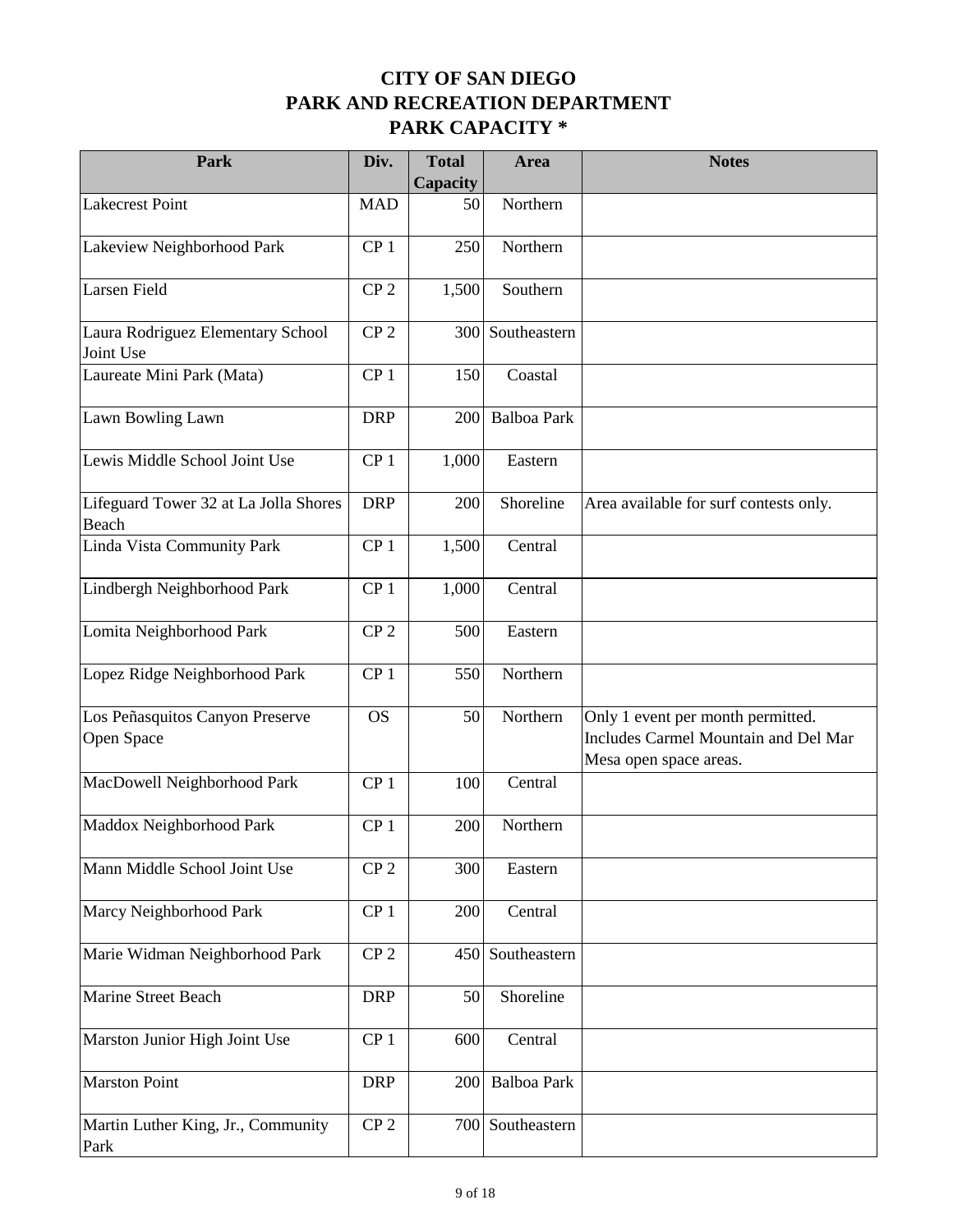| Park                                         | Div.            | <b>Total</b><br>Capacity | Area               | <b>Notes</b>                        |
|----------------------------------------------|-----------------|--------------------------|--------------------|-------------------------------------|
| Mary Fay Elementary Joint Use                | CP <sub>2</sub> | 250                      | Eastern            |                                     |
| Mason School Joint Use                       | CP <sub>1</sub> | 75                       | Central            |                                     |
| McAuliffe Neighborhood Park                  | CP <sub>1</sub> | 125                      | Northern           |                                     |
| Mesa Verde Neighborhood Park                 | CP <sub>1</sub> | 375                      | Northern           |                                     |
| Mesa Viking Neighborhood Park                | CP <sub>1</sub> | 175                      | Northern           |                                     |
| Mira Mesa Community Park                     | CP <sub>1</sub> | 1,800                    | Northern           |                                     |
| Miramar Overlook Mini Park                   | CP <sub>1</sub> | 75                       | Northern           |                                     |
| Mission Bay Athletic Area (McEvoy<br>Fields) | CP <sub>1</sub> | 500                      | <b>Mission Bay</b> |                                     |
| Mission Heights Neighborhood Park            | CP <sub>1</sub> | 400                      | Central            |                                     |
| Mission Hills/Pioneer Park                   | <b>DRP</b>      | 750                      | <b>Balboa Park</b> |                                     |
| <b>Mission Point</b>                         | <b>DRP</b>      | 150                      | <b>Mission Bay</b> |                                     |
| Mission Trails Regional Park Open<br>Space   | <b>OS</b>       | 50                       | Northern           | Maximum 2 events per day permitted. |
| Model Yacht Pond                             | <b>DRP</b>      | 100                      | <b>Mission Bay</b> |                                     |
| Monroe-Clark Middle School Joint<br>Use      | CP <sub>2</sub> | 300                      | Central            |                                     |
| Montclair Neighborhood Park                  | CP <sub>2</sub> | 200                      | Central            |                                     |
| Montezuma Neighborhood Park                  | CP <sub>2</sub> | 100                      | Eastern            |                                     |
| Montgomery-Waller Community Park             | CP <sub>2</sub> | 6,200                    | Southern           |                                     |
| Moreton Bay Fig (South)                      | <b>DRP</b>      | 50                       | Balboa Park        |                                     |
| Morley                                       | <b>DRP</b>      | 1,100                    | Balboa Park        |                                     |
| Morley-Field 1                               | <b>DRP</b>      | 250                      | Balboa Park        |                                     |
| Morley-Field 2                               | <b>DRP</b>      | 250                      | Balboa Park        |                                     |
| Morley-Field 3                               | <b>DRP</b>      | 250                      | Balboa Park        |                                     |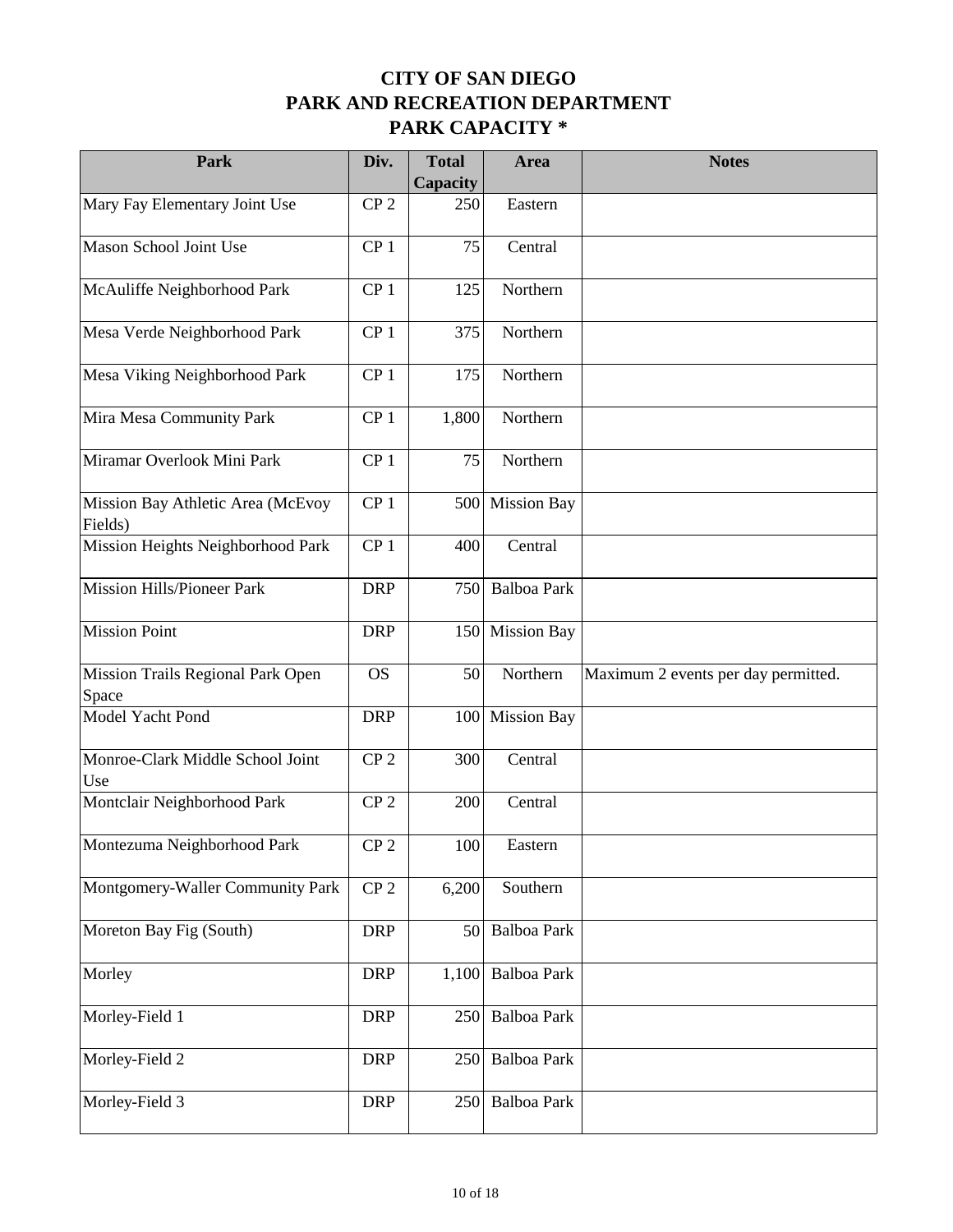| Park                                          | Div.            | <b>Total</b><br>Capacity | Area               | <b>Notes</b> |
|-----------------------------------------------|-----------------|--------------------------|--------------------|--------------|
| Morley-Field 4                                | <b>DRP</b>      | 250                      | <b>Balboa Park</b> |              |
| Mountain View Community Park                  | CP <sub>2</sub> |                          | 600 Southeastern   |              |
| Mt. Acadia Neighborhood Park                  | CP <sub>1</sub> | 600                      | Central            |              |
| Mt. Etna Neighborhood Park                    | CP <sub>1</sub> | 550                      | Central            |              |
| Murray Ridge Neighborhood Park                | CP <sub>1</sub> | 400                      | Central            |              |
| Naval Training Center (NTC) Park              | CP <sub>1</sub> | 3,400                    | Coastal            |              |
| Nestor Neighborhood Park                      | CP <sub>2</sub> | 900                      | Southern           |              |
| Nobel Athletic Area                           | CP <sub>1</sub> | 1,900                    | Central            |              |
| Normal Heights Elementary School<br>Joint Use | CP <sub>2</sub> | 250                      | Central            |              |
| North Clairemont Community Park               | CP <sub>1</sub> | 825                      | Central            |              |
| North Park Community Park and Joint<br>Use    | CP <sub>2</sub> | 400                      | Central            |              |
| Oak Glen Park                                 | <b>MAD</b>      | 50                       | Northern           |              |
| Oak Park Neighborhood Park                    | CP <sub>2</sub> | 300                      | Eastern            |              |
| Ocean Air Community Park                      | CP <sub>1</sub> | 1,050                    | Northern           |              |
| Ocean Beach - Avalanche Beach                 | <b>DRP</b>      | 200                      | Shoreline          |              |
| Ocean Beach Elementary Joint Use              | CP <sub>1</sub> | 500                      | Coastal            |              |
| Ocean Beach Park                              | CP <sub>1</sub> | 100                      | Coastal            |              |
| Ocean Beach Pier                              | <b>DRP</b>      | 250                      | Shoreline          |              |
| Ocean Beach Saratoga Park                     | <b>DRP</b>      | 100                      | Shoreline          |              |
| Ocean Beach Surf Zone                         | <b>DRP</b>      | 200                      | Shoreline          |              |
| Ocean Beach Veteran's Plaza Lawn              | <b>DRP</b>      | 100                      | Shoreline          |              |
| Ocean Beach Volleyball                        | <b>DRP</b>      | 200                      | Shoreline          |              |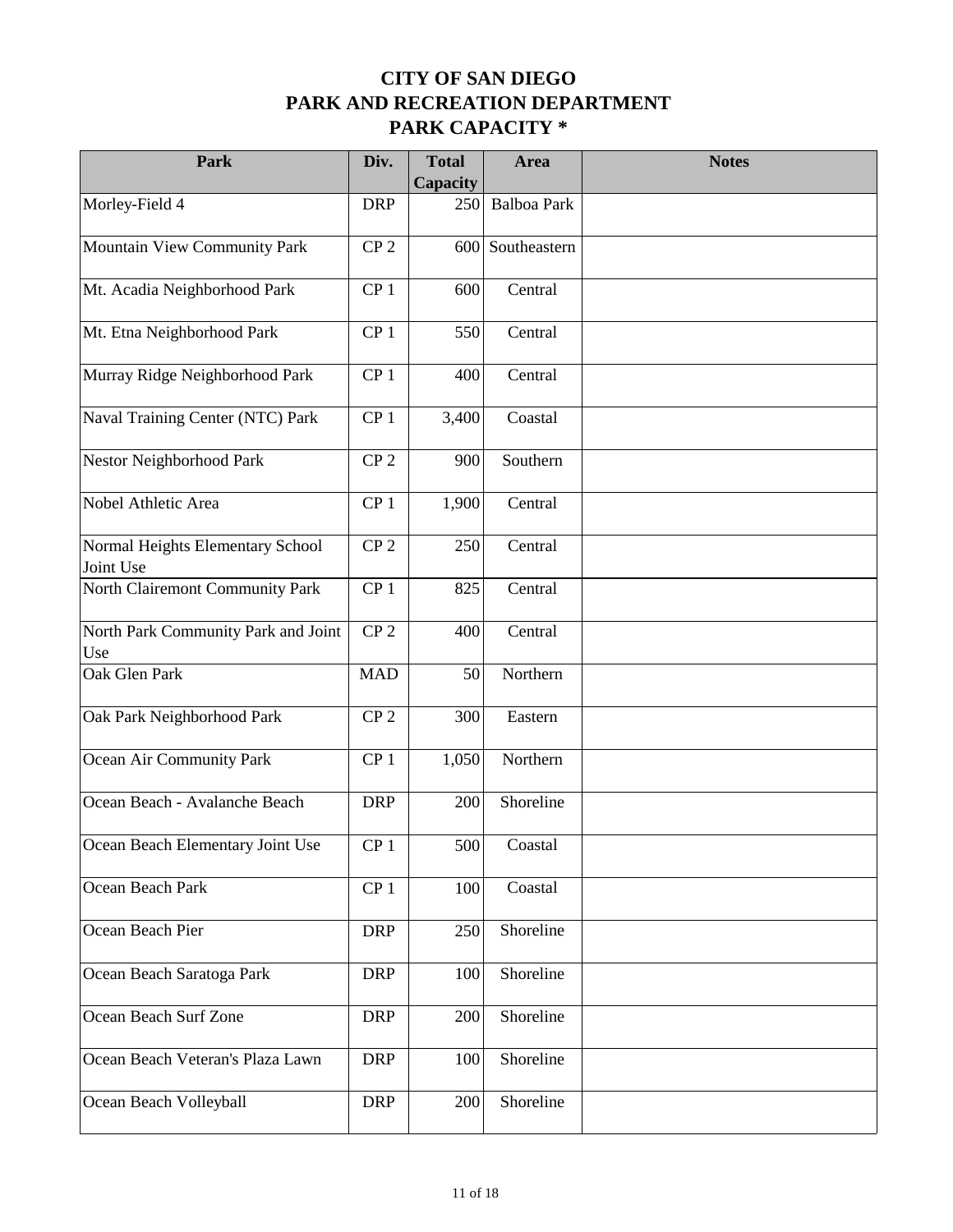| Park                                        | Div.            | <b>Total</b><br>Capacity | Area               | <b>Notes</b>                      |
|---------------------------------------------|-----------------|--------------------------|--------------------|-----------------------------------|
| Ocean Beach Volleyball Sand Area            | <b>DRP</b>      | 200                      | Shoreline          |                                   |
| Ocean View Hills Elementary Joint<br>Use    | CP <sub>2</sub> | 500                      | Southern           |                                   |
| Ocean View Hills Neighborhood Park          | CP <sub>2</sub> | 300                      | Southern           |                                   |
| Old Trolley Barn Neighborhood Park          | CP <sub>2</sub> | 200                      | Central            |                                   |
| Olive Grove Community Park                  | CP <sub>1</sub> | 750                      | Central            |                                   |
| Otay Valley Regional Park Open<br>Space     | <b>OS</b>       | 50                       | Southern           | Only 1 event per month permitted. |
| Overlook Park                               | <b>MAD</b>      | 50                       | Northern           |                                   |
| Pacific Beach Drive                         | <b>DRP</b>      | 200                      | Shoreline          |                                   |
| Pacific Beach Elementary                    | CP <sub>1</sub> | 350                      | Coastal            |                                   |
| Pacific Beach Middle School Joint<br>Use    | CP <sub>1</sub> | 400                      | Coastal            |                                   |
| Pacific Beach North                         | <b>DRP</b>      | 200                      | Shoreline          |                                   |
| Palm Ridge Neighborhood Park                | CP <sub>2</sub> | 1,500                    | Southern           |                                   |
| Pan American Plaza Lawn                     | <b>DRP</b>      | 100                      | <b>Balboa Park</b> |                                   |
| Pantoja Park                                | CP <sub>1</sub> | 250                      | Downtown           |                                   |
| Paradise Hills Community Park               | CP <sub>2</sub> |                          | 800 Southeastern   |                                   |
| Park Boulevard and President's Lawn<br>West | <b>DRP</b>      |                          | 200 Balboa Park    |                                   |
| Park Boulevard and President's Way<br>Lawn  | <b>DRP</b>      | 500                      | Balboa Park        |                                   |
| Park de la Cruz Neighborhood Park           | CP <sub>2</sub> | 300                      | Central            |                                   |
| Parkside Neighborhood Park                  | CP <sub>2</sub> | 400                      | Southeastern       |                                   |
| Pearlman Mini Park                          | CP <sub>1</sub> | 50                       | Northern           |                                   |
| Peñasquitos Creek Neighborhood Park         | CP <sub>1</sub> | 225                      | Northern           |                                   |
| Penn Athletic Field                         | CP <sub>2</sub> | 850                      | Southeastern       |                                   |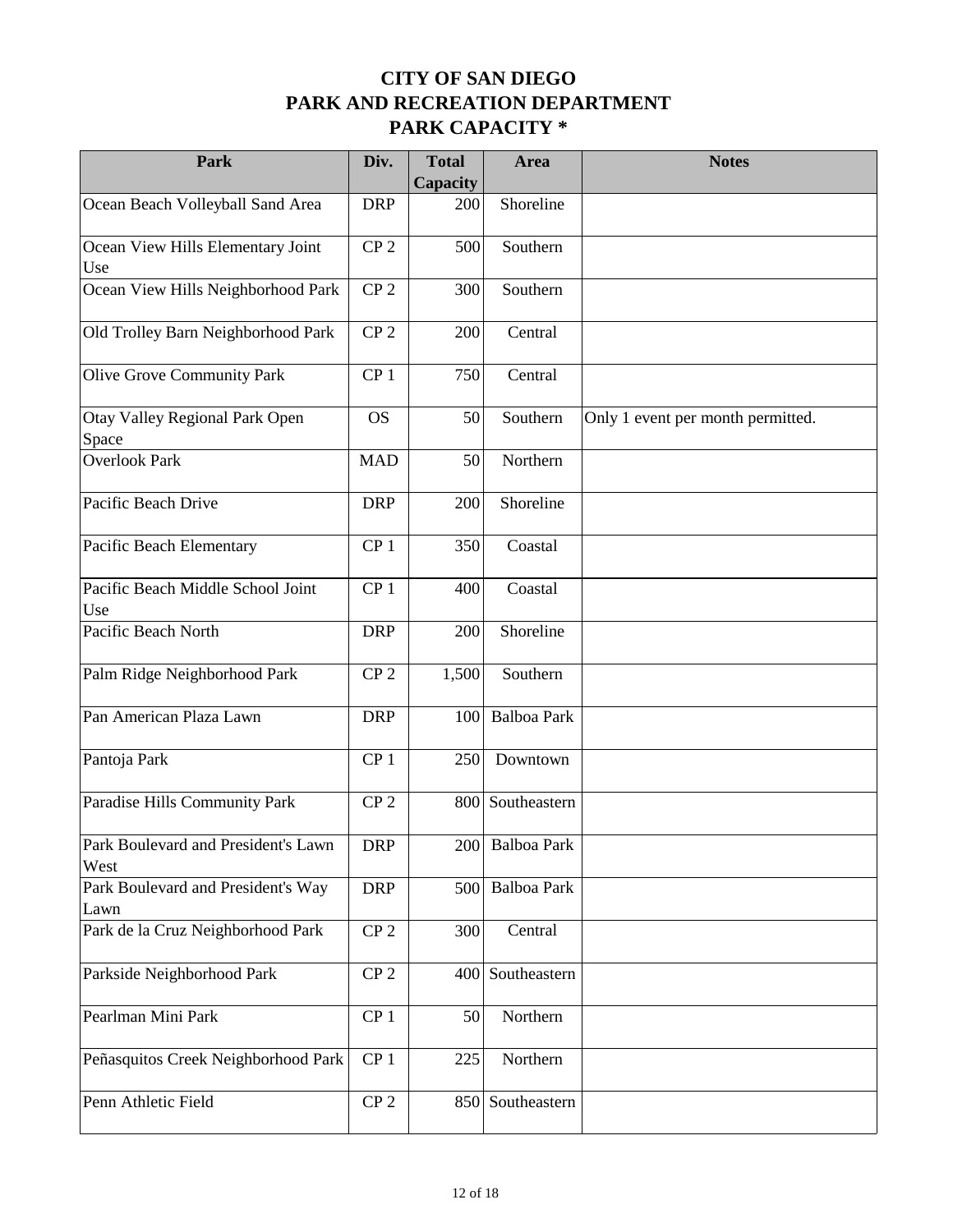| Park                                                      | Div.            | <b>Total</b><br>Capacity | Area               | <b>Notes</b>                                         |
|-----------------------------------------------------------|-----------------|--------------------------|--------------------|------------------------------------------------------|
| Penn Elementary Joint Use                                 | CP <sub>2</sub> | 250                      | Southeastern       |                                                      |
| Pepper Grove                                              | <b>DRP</b>      | 500                      | <b>Balboa Park</b> |                                                      |
| Pershing Middle School Joint Use                          | CP <sub>1</sub> | 1,000                    | Eastern            |                                                      |
| Pine Grove Picnic Area                                    | <b>DRP</b>      | 100                      | <b>Balboa Park</b> |                                                      |
| Playa II                                                  | <b>DRP</b>      | 300                      | <b>Mission Bay</b> |                                                      |
| Plumosa Mini Park                                         | CP <sub>1</sub> | 250                      | Coastal            |                                                      |
| Point Loma Community Park                                 | CP <sub>1</sub> | 850                      | Coastal            |                                                      |
| Porter Joint Use                                          | CP <sub>2</sub> | 300                      | Southeastern       |                                                      |
| Portobelo Pocket Park                                     | <b>MAD</b>      | 50                       | Eastern            |                                                      |
| Presidio Community Park                                   | CP <sub>2</sub> | 180                      | Central            | Does not include regional park area.                 |
| Presidio Little League/Sefton Field                       | CP <sub>1</sub> | 580                      | Central            | Permitted by non-City organization per<br>agreement. |
| Presidio Park                                             | <b>DRP</b>      | 180                      | Central            | Does not include community park area.                |
| Princess Del Cerro Neighborhood<br>Park                   | CP <sub>1</sub> | 250                      | Eastern            |                                                      |
| Rancho Bernardo Community Park                            | CP <sub>1</sub> | 2,675                    | Northern           |                                                      |
| Rancho Mission Canyon<br>Neighborhood Park                | CP <sub>1</sub> | 500                      | Eastern            |                                                      |
| Recital Hall Lawn                                         | <b>DRP</b>      |                          | 75 Balboa Park     |                                                      |
| Redwood Circle                                            | <b>DRP</b>      | 200                      | Balboa Park        |                                                      |
| Ridgewood Neighborhood Park                               | CP <sub>1</sub> | 150                      | Northern           |                                                      |
| Roadrunner Neighborhood Park                              | CP <sub>1</sub> | 400                      | Eastern            |                                                      |
| Robb Field/Ocean Beach Athletic<br>Area                   | CP <sub>1</sub> | 1,800                    | Coastal            |                                                      |
| Robert Egger, Senior - South Bay<br><b>Community Park</b> | CP <sub>2</sub> | 2,500                    | Southern           |                                                      |
| Rolando Mini Park                                         | CP <sub>2</sub> | 50                       | Eastern            |                                                      |
| Rolling Hills Neighborhood Park                           | CP <sub>1</sub> | 150                      | Northern           |                                                      |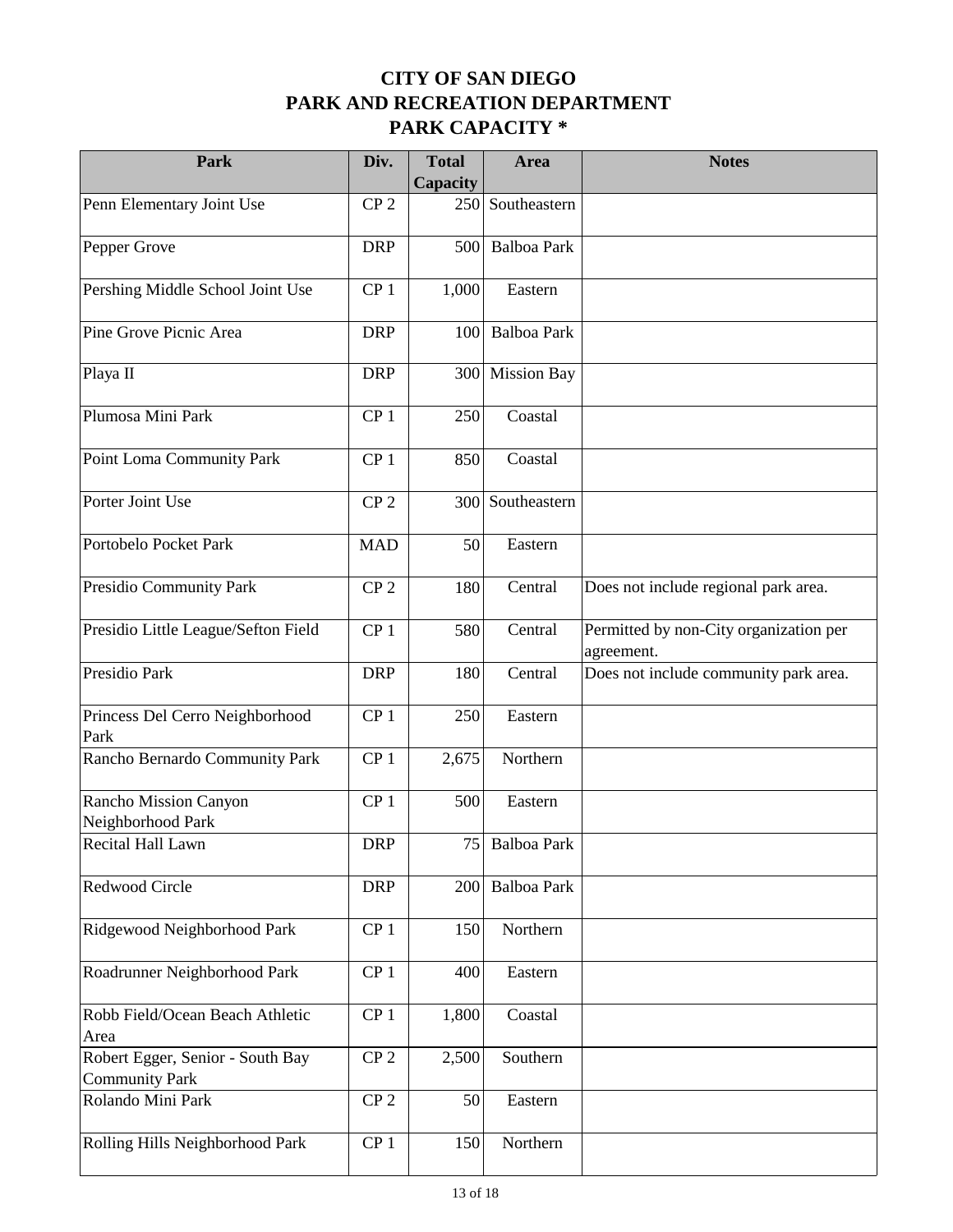| Park                                | Div.            | <b>Total</b><br>Capacity | Area               | <b>Notes</b>                                         |
|-------------------------------------|-----------------|--------------------------|--------------------|------------------------------------------------------|
| Rosa Parks Elementary Joint Use     | CP <sub>2</sub> | 350                      | Central            |                                                      |
| Rose Marie Starns South Shores Park | <b>DRP</b>      | 150                      | <b>Mission Bay</b> |                                                      |
| Sabre Springs Neighborhood Park     | CP <sub>1</sub> | 400                      | Northern           |                                                      |
| Sabre Springs Parkway Mini Park     | <b>MAD</b>      | 50                       | Northern           |                                                      |
| Sage Canyon Neighborhood Park       | CP <sub>1</sub> | 700                      | Northern           |                                                      |
| Sage Canyon School Joint Use        | CP <sub>1</sub> | 350                      | Northern           |                                                      |
| San Carlos Community Park           | CP <sub>1</sub> | 1,000                    | Eastern            |                                                      |
| San Fernando Place South            | <b>DRP</b>      | 200                      | Shoreline          |                                                      |
| San Ysidro Community Park           | CP <sub>2</sub> | 300                      | Southern           |                                                      |
| Sandburg Neighborhood Park          | CP <sub>1</sub> | 150                      | Northern           |                                                      |
| Santa Clara Point                   | CP <sub>1</sub> | 475                      | <b>Mission Bay</b> | Softball and recreation center surrounding<br>areas. |
| Santa Clara Point                   | <b>DRP</b>      | 100                      | <b>Mission Bay</b> | Area surrounding Pacific Beach Women's<br>Club.      |
| <b>Scripps Ranch Community Park</b> | CP <sub>1</sub> | 2,000                    | Northern           |                                                      |
| Scripps Ranch High School Joint Use | CP <sub>1</sub> | 300                      | Northern           |                                                      |
| Semillon Mini Park                  | <b>MAD</b>      | 50                       | Northern           |                                                      |
| Serra High School Joint Use         | CP <sub>1</sub> | 1,000                    | Eastern            |                                                      |
| Serra Mesa Community Park           | CP <sub>1</sub> | 500                      | Central            |                                                      |
| Sherman Elementary School Joint Use | CP <sub>2</sub> | 250                      | Southeastern       |                                                      |
| Silver Terrace Mini-Park            | CP <sub>1</sub> | 100                      | Central            |                                                      |
| Silver Wing Neighborhood Park       | CP <sub>2</sub> | 1,750                    | Southern           |                                                      |
| Ski Beach North                     | <b>DRP</b>      | 350                      | <b>Mission Bay</b> |                                                      |
| <b>Skyline Hills Community Park</b> | CP <sub>2</sub> | 2,050                    | Eastern            |                                                      |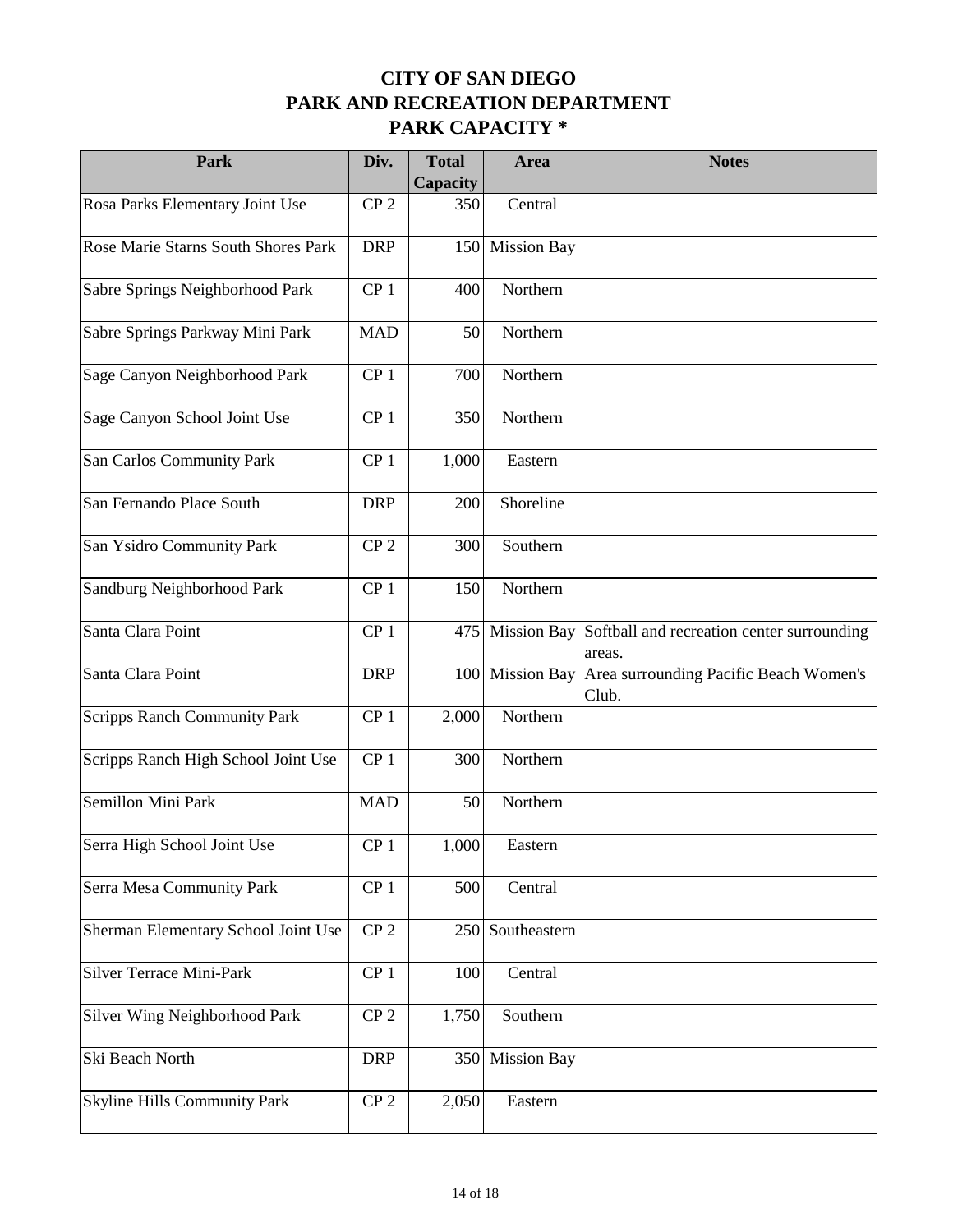| Park                                                                | Div.            | <b>Total</b><br>Capacity | Area         | <b>Notes</b> |
|---------------------------------------------------------------------|-----------------|--------------------------|--------------|--------------|
| Skyview Neighborhood Park                                           | CP <sub>2</sub> | 500                      | Eastern      |              |
| Solana Highlands Neighborhood Park                                  | CP <sub>1</sub> | 100                      | Northern     |              |
| Solana Highlands School Joint Use                                   | CP <sub>1</sub> | 500                      | Northern     |              |
| Solana Ranch Neighborhood Park                                      | CP <sub>I</sub> | 500                      | Northern     |              |
| Soledad Natural Park                                                | CP <sub>1</sub> | 75                       | Coastal      |              |
| South Clairemont Community Park                                     | CP <sub>1</sub> | 1,150                    | Central      |              |
| South Creek Neighborhood Park                                       | CP <sub>1</sub> | 375                      | Northern     |              |
| South Mission Beach Surf Zone                                       | <b>DRP</b>      | 200                      | Shoreline    |              |
| South Mission Beach Volleyball - 1                                  | <b>DRP</b>      | 100                      | Shoreline    |              |
| South Mission Beach Volleyball - 2                                  | <b>DRP</b>      | 100                      | Shoreline    |              |
| South Village Neighborhood Park                                     | CP <sub>1</sub> | 250                      | Northern     |              |
| Southcrest Community Park                                           | CP <sub>2</sub> | 600                      | Southeastern |              |
| Spreckels School Joint Use                                          | CP <sub>1</sub> | 250                      | Central      |              |
| Spring Canyon Neighborhood Park                                     | CP <sub>1</sub> | 575                      | Northern     |              |
| <b>Standley Community Park</b>                                      | CP <sub>1</sub> | 750                      | Central      |              |
| Standley Middle School Joint Use                                    | CP <sub>1</sub> | 1,500                    | Central      |              |
| Stockton and Martin Luther King, Jr.<br>Elementary School Joint Use | CP <sub>2</sub> | 200                      | Central      |              |
| Stonebridge (Rancho Encantada)<br>Neighborhood Park                 | CP <sub>1</sub> | 450                      | Northern     |              |
| Sunnyslope Neighborhood Park                                        | CP <sub>2</sub> | 300                      | Southern     |              |
| Sunridge Vista Mini Park                                            | CP <sub>1</sub> | 50                       | Northern     |              |
| Sunset Cliffs at Ladera Street                                      | <b>DRP</b>      | 50                       | Shoreline    |              |
| Sunset Cliffs at Luscombs Point Hill<br>Street                      | <b>DRP</b>      | 50                       | Shoreline    |              |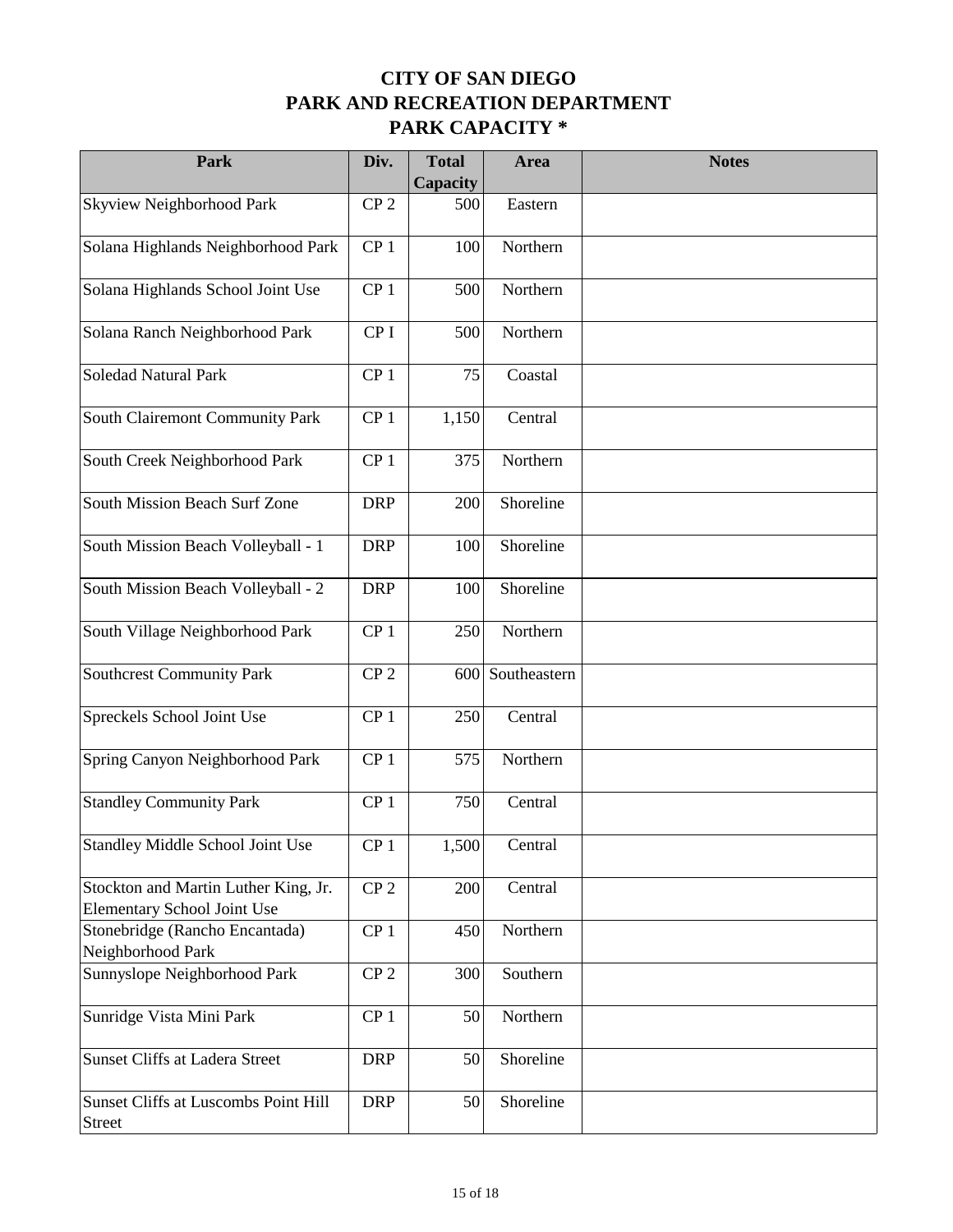| Park                                         | Div.            | <b>Total</b><br>Capacity | Area               | <b>Notes</b>                                                                                              |
|----------------------------------------------|-----------------|--------------------------|--------------------|-----------------------------------------------------------------------------------------------------------|
| Sunset Cliffs at Osprey Point                | <b>DRP</b>      | 50                       | Shoreline          |                                                                                                           |
| Sunset Point                                 | <b>DRP</b>      | 150                      | <b>Mission Bay</b> |                                                                                                           |
| Sunshine Berardini Field                     | CP <sub>2</sub> | 700                      | Central            | Permitted by non-City organization per<br>agreement.                                                      |
| Sycamore Canyon Park                         | <b>MAD</b>      | 200                      | Northern           |                                                                                                           |
| <b>Tecolote Community Park</b>               | CP <sub>1</sub> | 975                      | Central            |                                                                                                           |
| <b>Tecolote Shores North</b>                 | <b>DRP</b>      | 100                      | <b>Mission Bay</b> |                                                                                                           |
| Teralta Neighborhood Park                    | CP <sub>2</sub> | 500                      | Central            |                                                                                                           |
| Thurgood Marshall Middle School<br>Joint Use | CP <sub>1</sub> | 300                      | Northern           |                                                                                                           |
| <b>Tierrasanta Community Park</b>            | CP <sub>1</sub> | 3,000                    | Eastern            |                                                                                                           |
| Tierrasanta Elementary Joint Use             | CP <sub>1</sub> | 1,000                    | Eastern            |                                                                                                           |
| Torrey Del Mar Neighborhood Park             | CP <sub>1</sub> | 100                      | Northern           |                                                                                                           |
| <b>Torrey Highlands Park</b>                 | CP <sub>1</sub> | 50                       | Northern           |                                                                                                           |
| Torrey Hills Neighborhood Park               | CP <sub>1</sub> | 1,100                    | Northern           |                                                                                                           |
| Torrey Pines Elementary Joint Use            | CP <sub>1</sub> | 400                      | Coastal            |                                                                                                           |
| Tourmaline Surfing Park                      | <b>DRP</b>      | 200                      | Shoreline          |                                                                                                           |
| Tri-Canyon Open Space                        | <b>OS</b>       | 50                       | Northern           | Only 1 event per month permitted.<br>Includes Tecolote, Marian Bear, and Rose<br>Canyon open space areas. |
| Tuxedo Neighborhood Park                     | CP <sub>1</sub> | 250                      | Eastern            |                                                                                                           |
| Twin Trails Neighborhood Park                | CP <sub>1</sub> | 125                      | Northern           |                                                                                                           |
| University Gardens Neighborhood<br>Park      | CP <sub>1</sub> | 600                      | Central            |                                                                                                           |
| University Village Neighborhood Park         | CP <sub>1</sub> | 150                      | Central            |                                                                                                           |
| Vacation Isle East                           | <b>DRP</b>      | 200                      | <b>Mission Bay</b> |                                                                                                           |
| Vacation Isle North Cove                     | <b>DRP</b>      | 50                       | <b>Mission Bay</b> |                                                                                                           |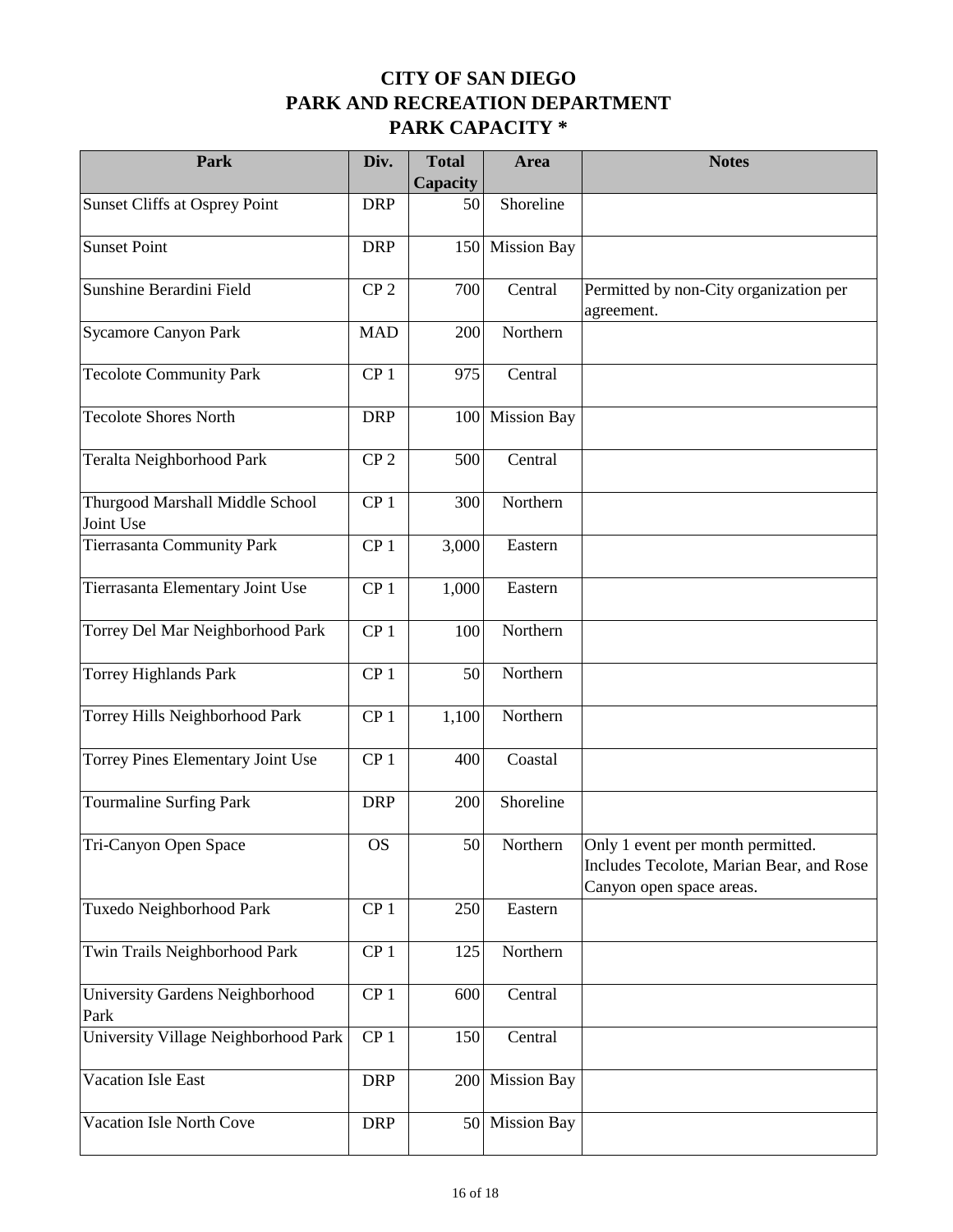| Park                                         | Div.            | <b>Total</b><br>Capacity | Area               | <b>Notes</b> |
|----------------------------------------------|-----------------|--------------------------|--------------------|--------------|
| Vacation Isle West                           | <b>DRP</b>      | 200                      | <b>Mission Bay</b> |              |
| Vail Creek Greenbelt                         | <b>MAD</b>      | 50                       | Northern           |              |
| Valencia Park Elementary School<br>Joint Use | CP <sub>2</sub> |                          | 600 Southeastern   |              |
| Ventura Cove                                 | <b>DRP</b>      | 200                      | <b>Mission Bay</b> |              |
| Veteran's Lawn                               | <b>DRP</b>      | 250                      | Balboa Park        |              |
| Veteran's Memorial Garden                    | <b>DRP</b>      | 100                      | Balboa Park        |              |
| Via Playa Los Santos Pocket Park             | <b>MAD</b>      | 50                       | Eastern            |              |
| Views West Neighborhood Park                 | CP <sub>1</sub> | 225                      | Northern           |              |
| Villa La Jolla Neighborhood Park             | CP <sub>1</sub> | 150                      | Central            |              |
| Villa Monserate Neighborhood Park            | CP <sub>1</sub> | 400                      | Eastern            |              |
| Villa Norte Neighborhood Park                | CP <sub>1</sub> | 1,000                    | Eastern            |              |
| Vista Grande Elementary Joint Use            | CP <sub>1</sub> | 800                      | Eastern            |              |
| Vista Pacifica Neighborhood Park             | CP <sub>2</sub> | 500                      | Southern           |              |
| Vista Terrace Neighborhood Park              | CP <sub>2</sub> | 450                      | Southern           |              |
| Wabash Mini Park                             | CP <sub>2</sub> | 50                       | Central            |              |
| Walker Neighborhood Park                     | CP <sub>1</sub> | 100                      | Northern           |              |
| Walker School Joint Use                      | CP <sub>1</sub> | 100                      | Northern           |              |
| Wangenheim Middle School Joint Use           | CP <sub>1</sub> | 500                      | Northern           |              |
| War Memorial Lawn                            | <b>DRP</b>      | 500                      | Balboa Park        |              |
| Ward Canyon Neighborhood Park                | CP <sub>2</sub> | 250                      | Central            |              |
| Western Hills Neighborhood Park              | CP <sub>1</sub> | 500                      | Central            |              |
| Westview Neighborhood Park                   | CP <sub>1</sub> | 800                      | Northern           |              |